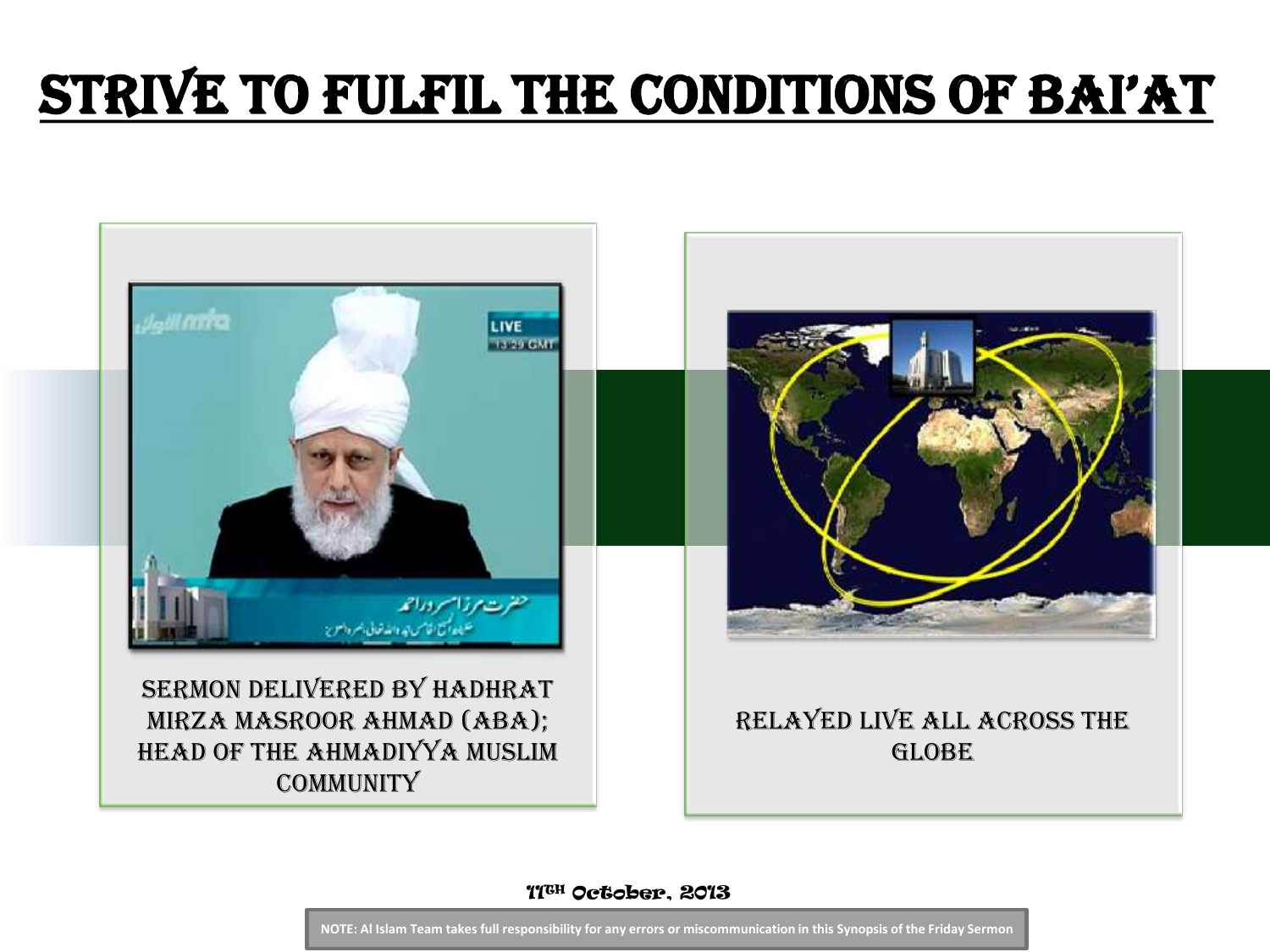

e Tslam

| In his sermon from Melbourne, Australia, Hazrat Khalifatul Masih<br>V (aba) encouraged Ahmadis to strive to fulfil the conditions of<br>Bai'at |
|------------------------------------------------------------------------------------------------------------------------------------------------|
| The purpose of the advent of the Promised Messiah (on whom be<br>peace) is to instil Taqwa in people's heart.                                  |
| Hazrat Khalifatul Masih said that we need to self-analyse; do we<br>give preference to worldly rituals over faith?                             |
| We should try and attain the standard that the Promised Messiah<br>(on whom be peace) expected of us.                                          |
| Huzoor (aba) related some faith-inspiring incidences of new and<br>established Ahmadis                                                         |
| والمعينا وببصره والمعامر والمعرور ومسالمهم والمساري والمتحاسب والمستحدث والال                                                                  |

We need to particularly self-analyse and adapt our lives according to the pleasure of God. May God enable us to do so!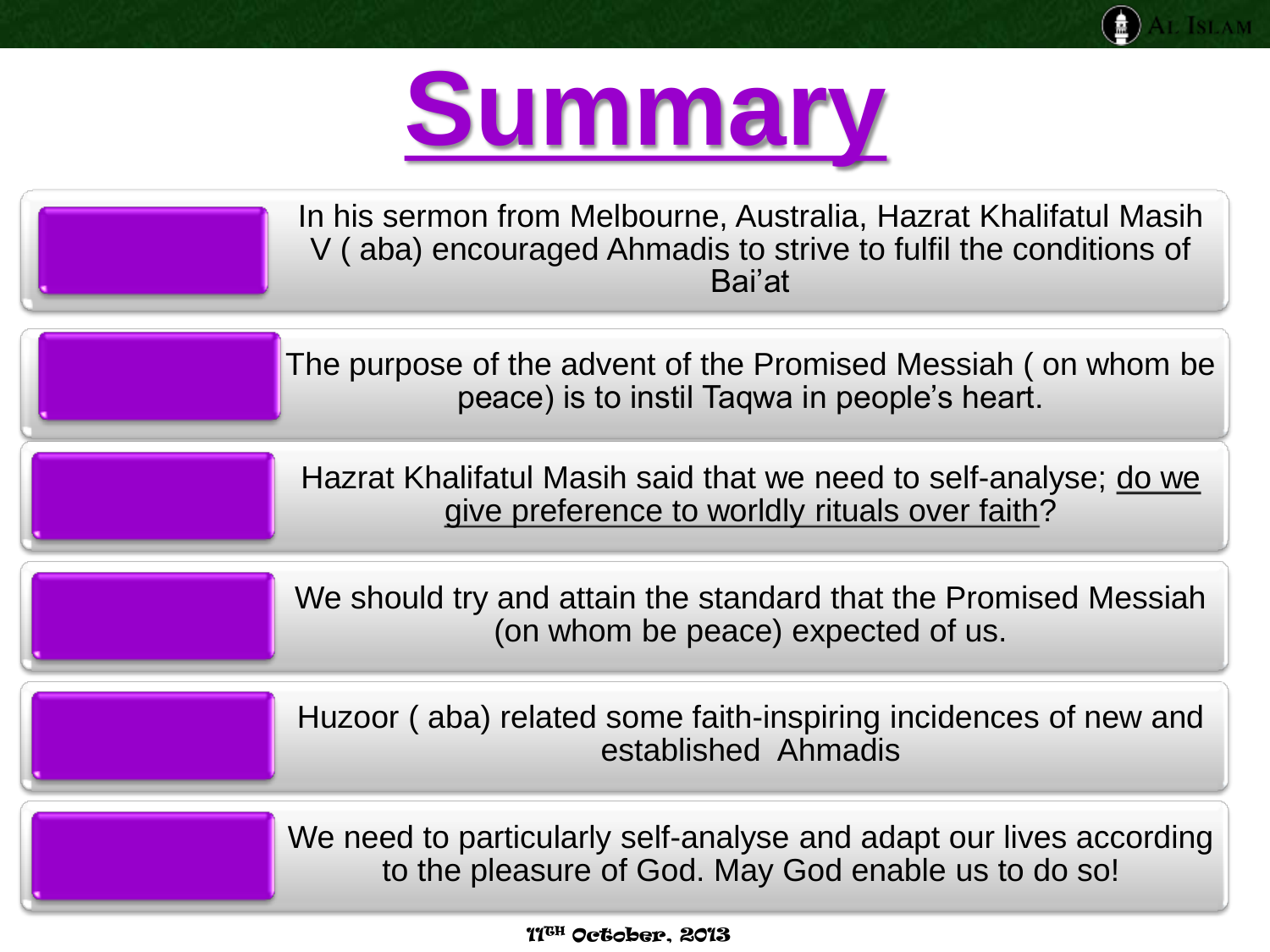**We need to selfanalyse** 

> **Some faithinspiring incidences**

**We need to adapt our lives according to the pleasure of God**

**Prayer**

Delivering his Friday sermon from Melbourne, Australia, Hazrat Khalifatul Masih related that the Promised Messiah (on whom be peace) said:

'I was sent to strengthen faith and prove the existence of God to people because the spiritual state of every nation has greatly weakened and the Hereafter is considered mere fables. ... Tongues utter a lot but hearts are overcome by love of the world. '

' .. I have been sent so that the age of truth and belief returns and Taqwa (righteousness) is instilled in hearts. These matters are the ultimate cause of my being. I have been told that having become distant, the heavens will come closer to the Earth once again.'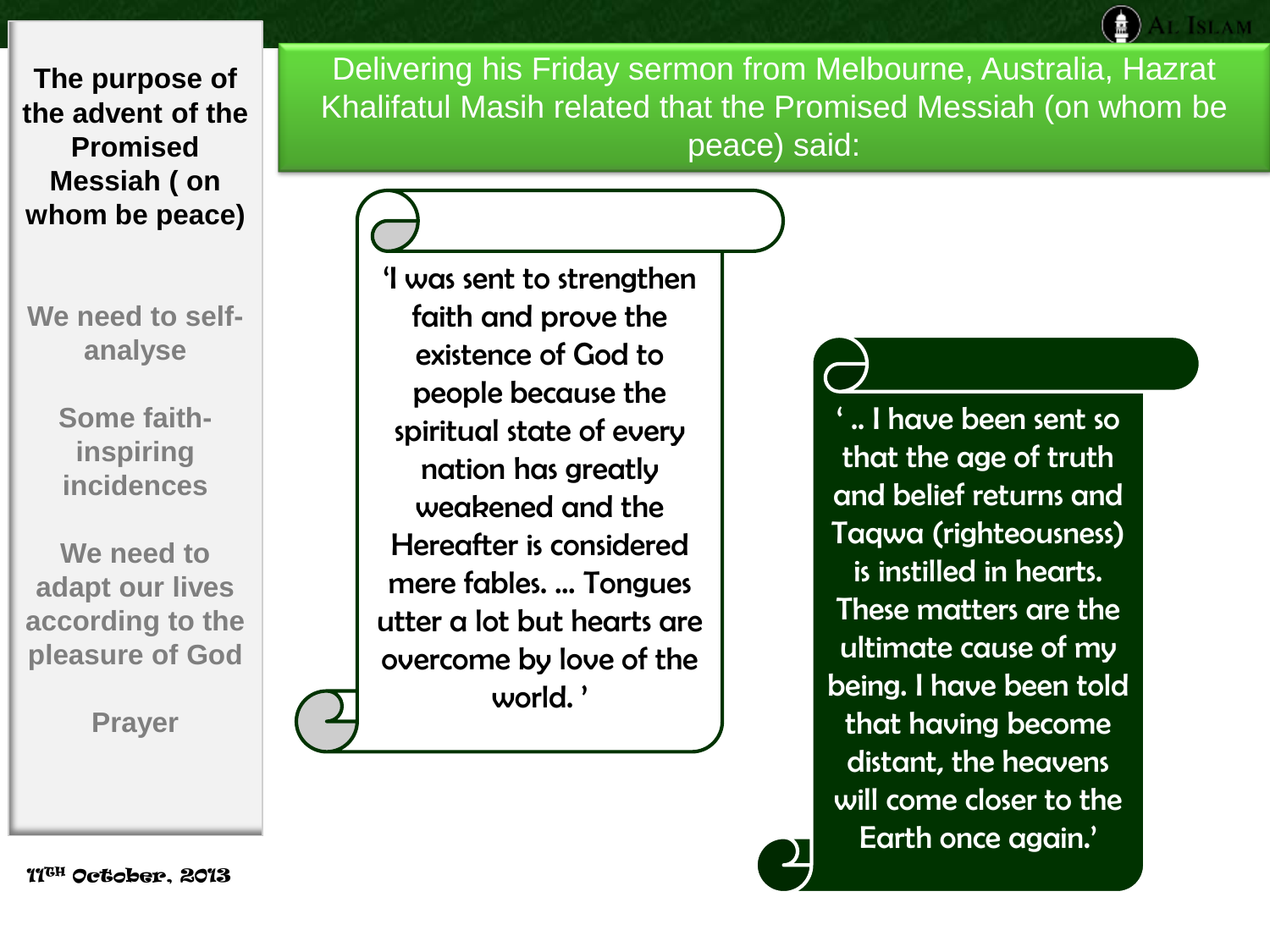**We need to selfanalyse** 

> **Some faithinspiring incidences**

**We need to adapt our lives according to the pleasure of God**

**Prayer**

Hazrat Khalifatul Masih said that those of us who claim to be in the Bai'at of the Promised Messiah need to self-analyse if we are fulfilling the objective of his advent.

He said that he had come to strengthen faith, … faith is strengthened by perfect belief in God

If today we please our worldly masters more than God, then we do not fulfil the objective of the advent of the Promised Messiah (on whom be peace).

If after taking Bai'at, we do not give true recognition to the Being of God, then calling ourselves Ahmadi is of no value.

Do we give preference to worldly rituals over faith?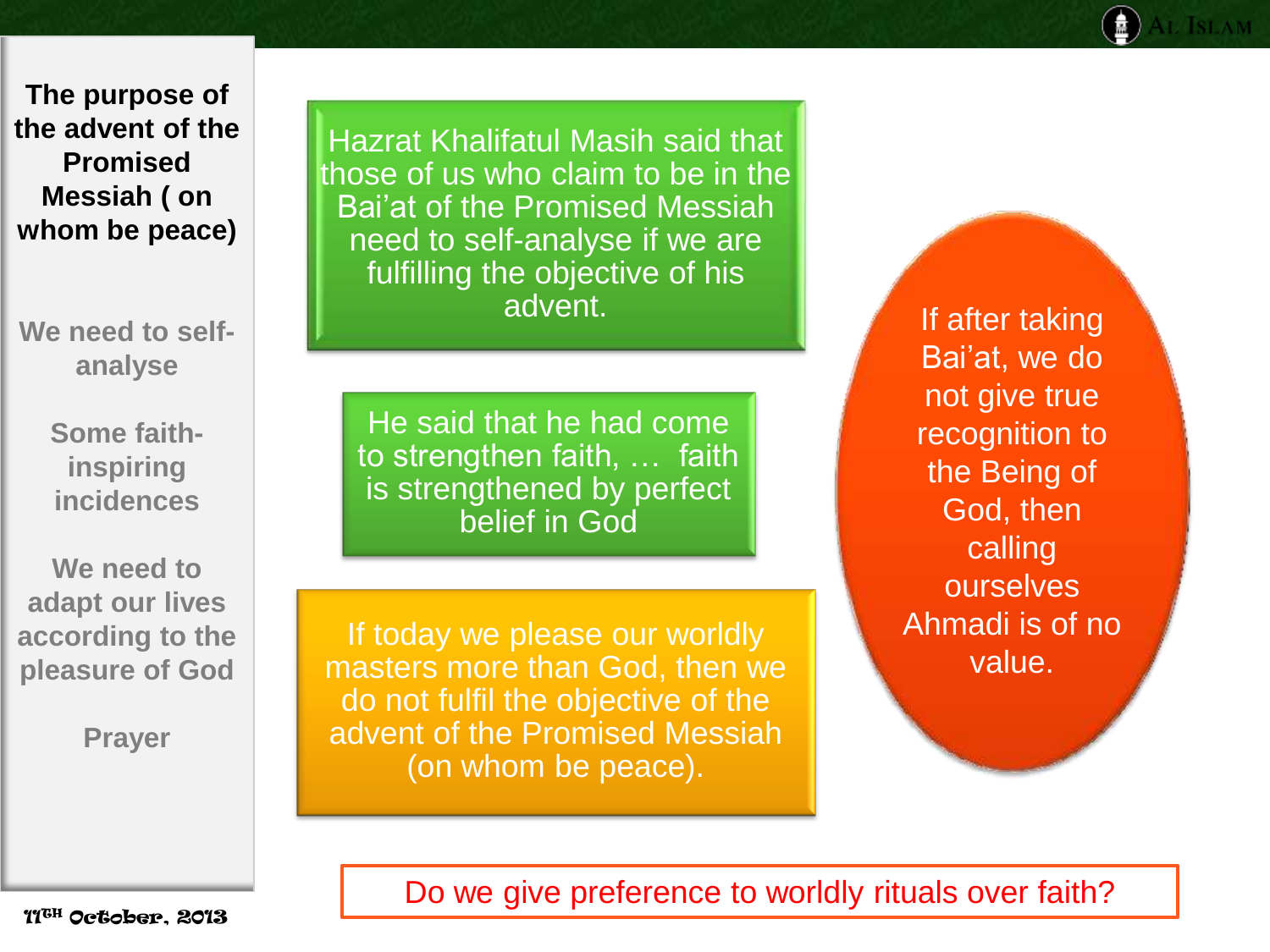# **We need to selfanalyse**

**Some faithinspiring incidences** 

**We need to adapt our lives according to the pleasure of God**

**Prayer**

The Promised Messiah (on whom be peace) said: 'There is verbal professing deeming God above all, but actions show that hearts are overwhelmed by love of the world.'

Today, love of the world, idle pursuits and indecency has taken people away fromremembrance of God.

Ahmadis need to first self-analyse themselves; whether they are trying to observe Salat according to the commandment of God or not.

If not, then they deprive themselves of the blessings associated with accepting the Messiah of the time and …

…it leaves their claims as mere verbal professing.

11TH October, 2013

Each Ahmadi needs to analyse if he is fulfilling the covenant of giving precedence to faith over worldly matters.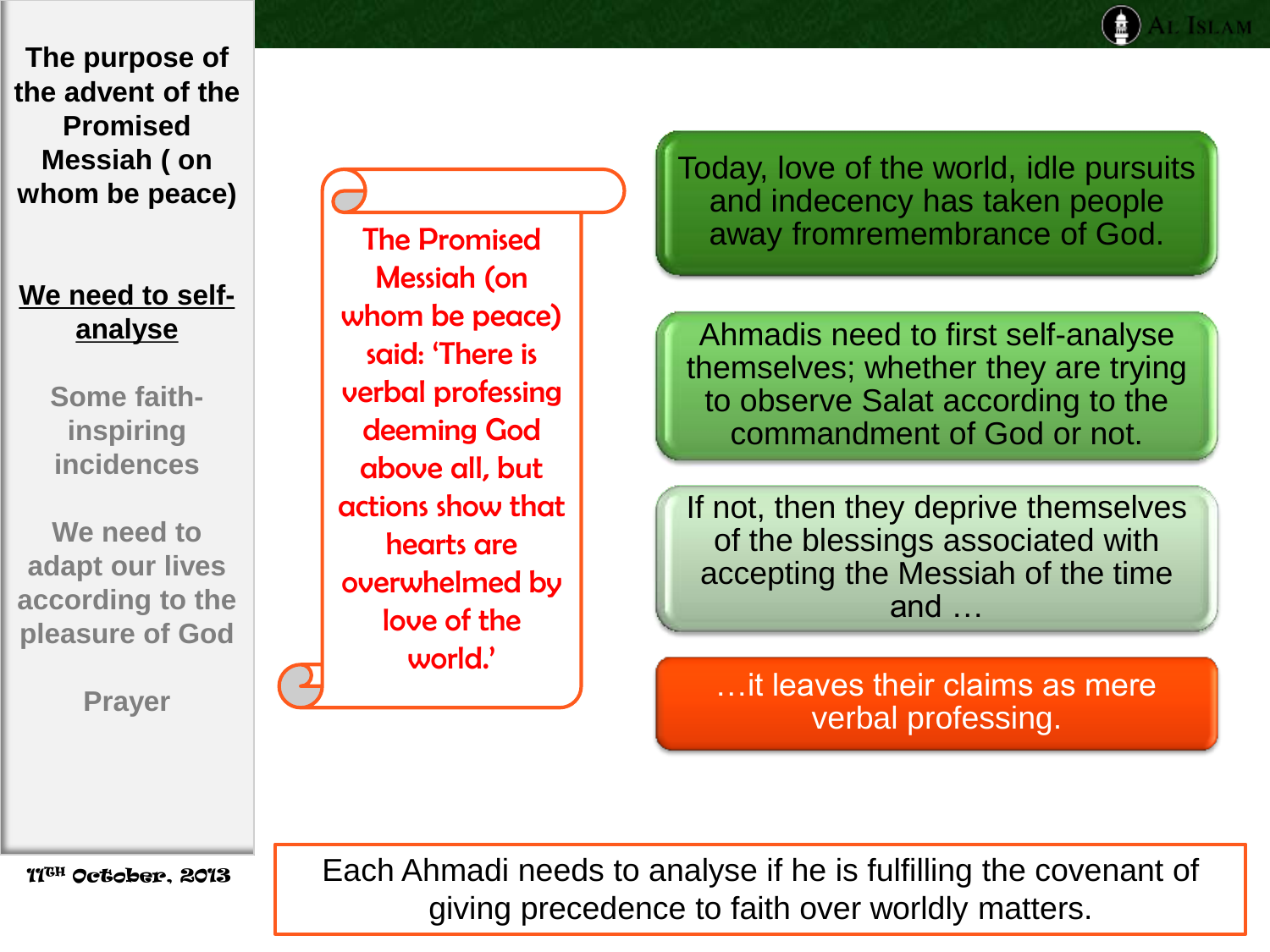## **We need to self analyse**

**Some faith inspiring incidences** 

**We need to adapt our lives according to the pleasure of God**

**Prayer**

11TH October, 2013

The Promised Messiah (on whom be peace) stipulated ten conditions of Bai'at. He said that anyone wishing to be part of his Community should keep a strong bond with him and fulfil the ten conditions.

Many a time the Promised Messiah (on whom be peace) advised us stressing the point with great pathos that if those who associate themselves with him do not instil distinct change for the better after becoming Ahmadis, then there is no difference between them and the others.

We should try and attain the standard that the Promised Messiah (on whom be peace) expected of us.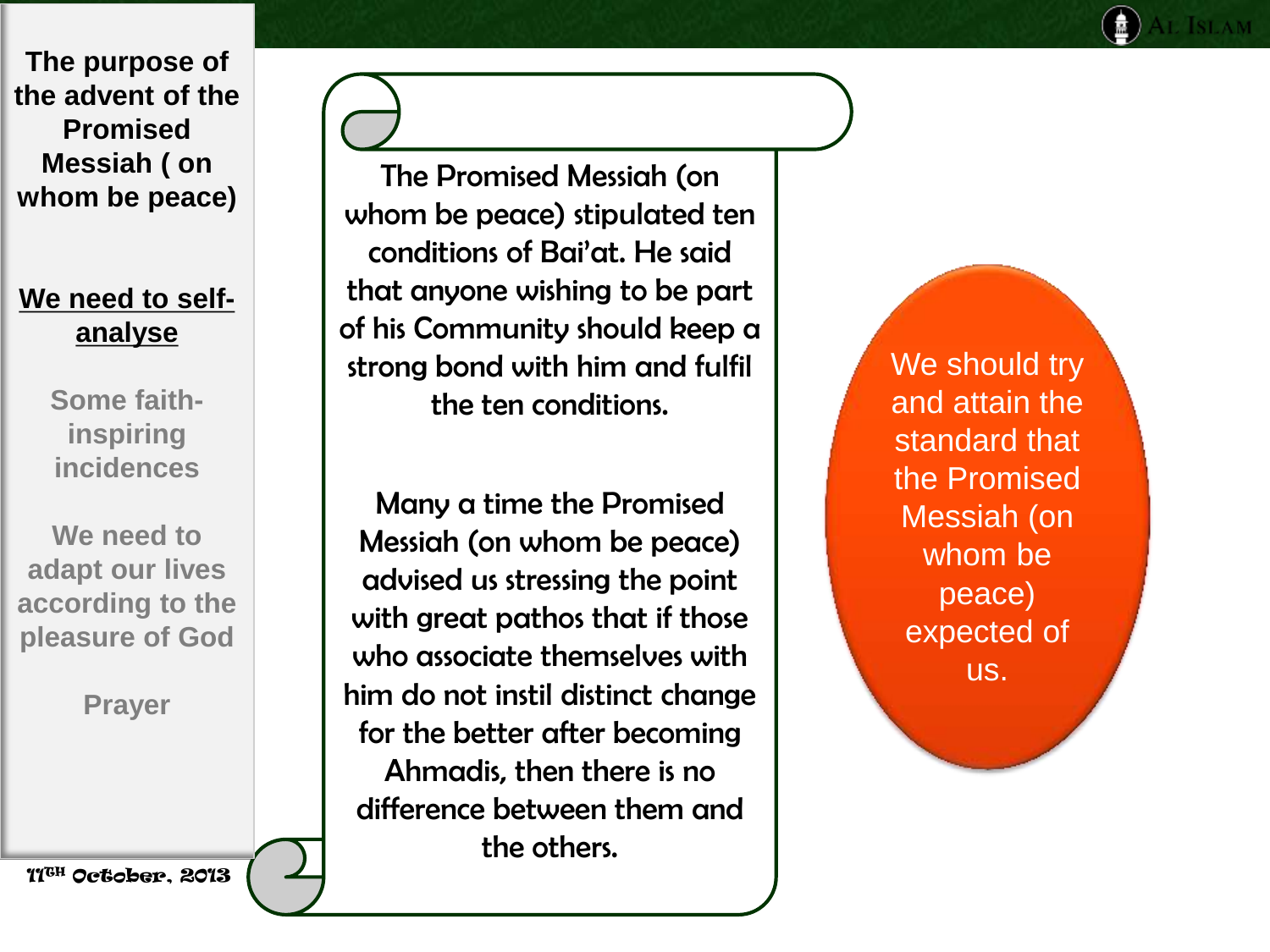**We need to selfanalyse** 

> **Some faithinspiring incidences**

**We need to adapt our lives according to the pleasure of God**

**Prayer**

The Promised Messiah (on whom be peace) thus advised his followers:

The benefit of Bai'at is not ritualistic. Such a Bai'at does not have blessings. One can only attain blessings of Bai'at when one progresses spiritually and connects with love and sincerity to the one whose Bai'at has been taken.. … Connection of love and sincerity should be developed as much as possible …. One should swiftly turn to honesty and worship of God and hold oneself accountable from morning till evening!

The Promised Messiah (on whom be peace) said not to assume that God is pleased merely by one taking Bai'at. Taking Bai'at is only the outer shell while the core/kernel is within. …One should scrutinise oneself whether one is mere shell or is there a kernel within!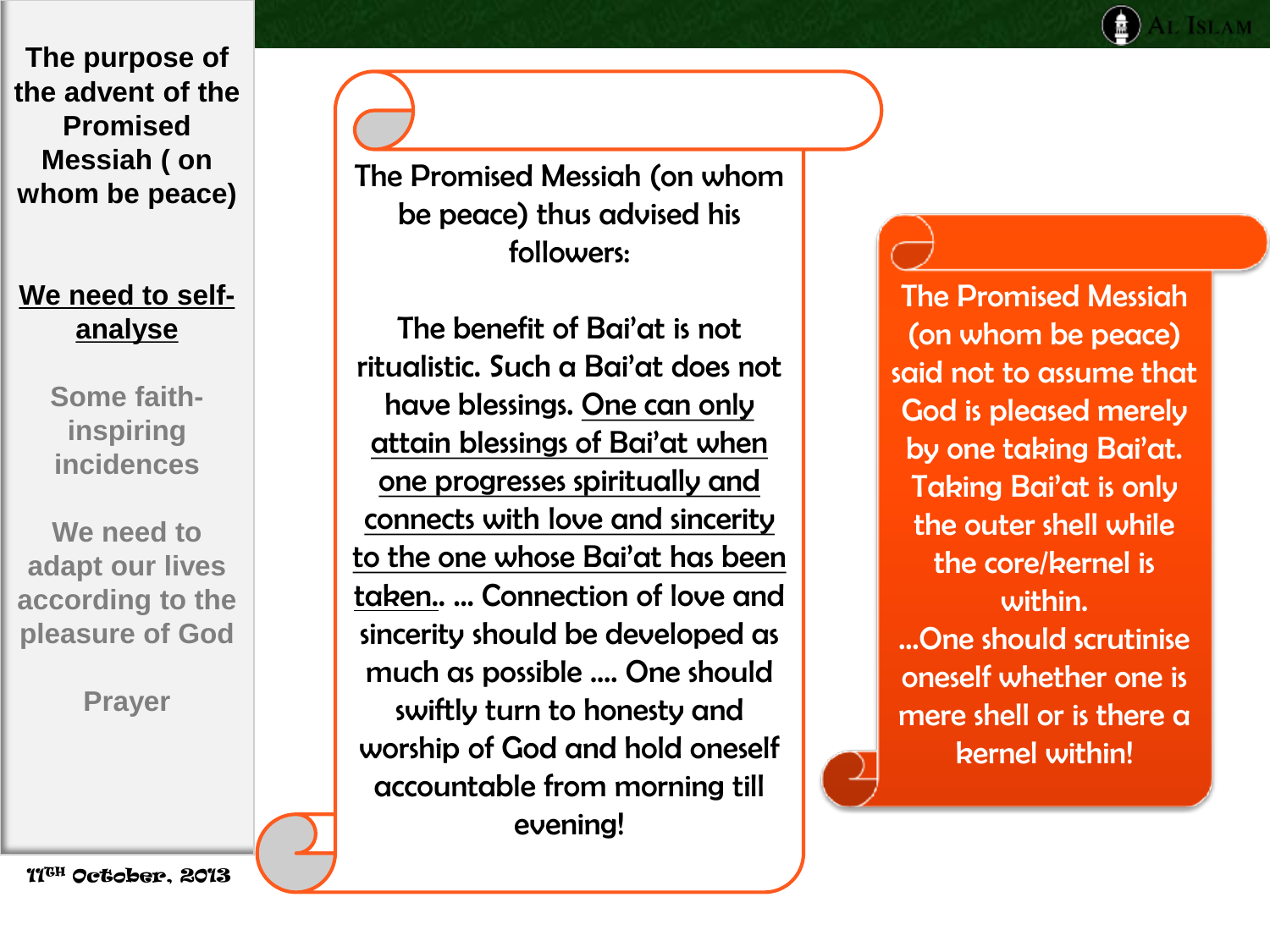# **We need to selfanalyse**

**Some faithinspiring incidences** 

**We need to adapt our lives according to the pleasure of God**

**Prayer**

## After taking Bai'at

• one should develop one's faith as well as love of God.

• From this love of God, one should develop love of His beloved Prophet (pbuh) and the Promised Messiah (on whom be peace), Khilafat and love for each other.

The Promised Messiah (on whom be peace) said that high standard of **obedience** should be attained. Obedience does not mean that while one accepts the decisions of the Khalifa of the time and the administration of the Jama'at which suit one but objects to other decisions that do not suit. If one claims to have taken Bai'at then one should demonstrate perfect obedience. ... Indeed, taking Bai'at signifies selling oneself!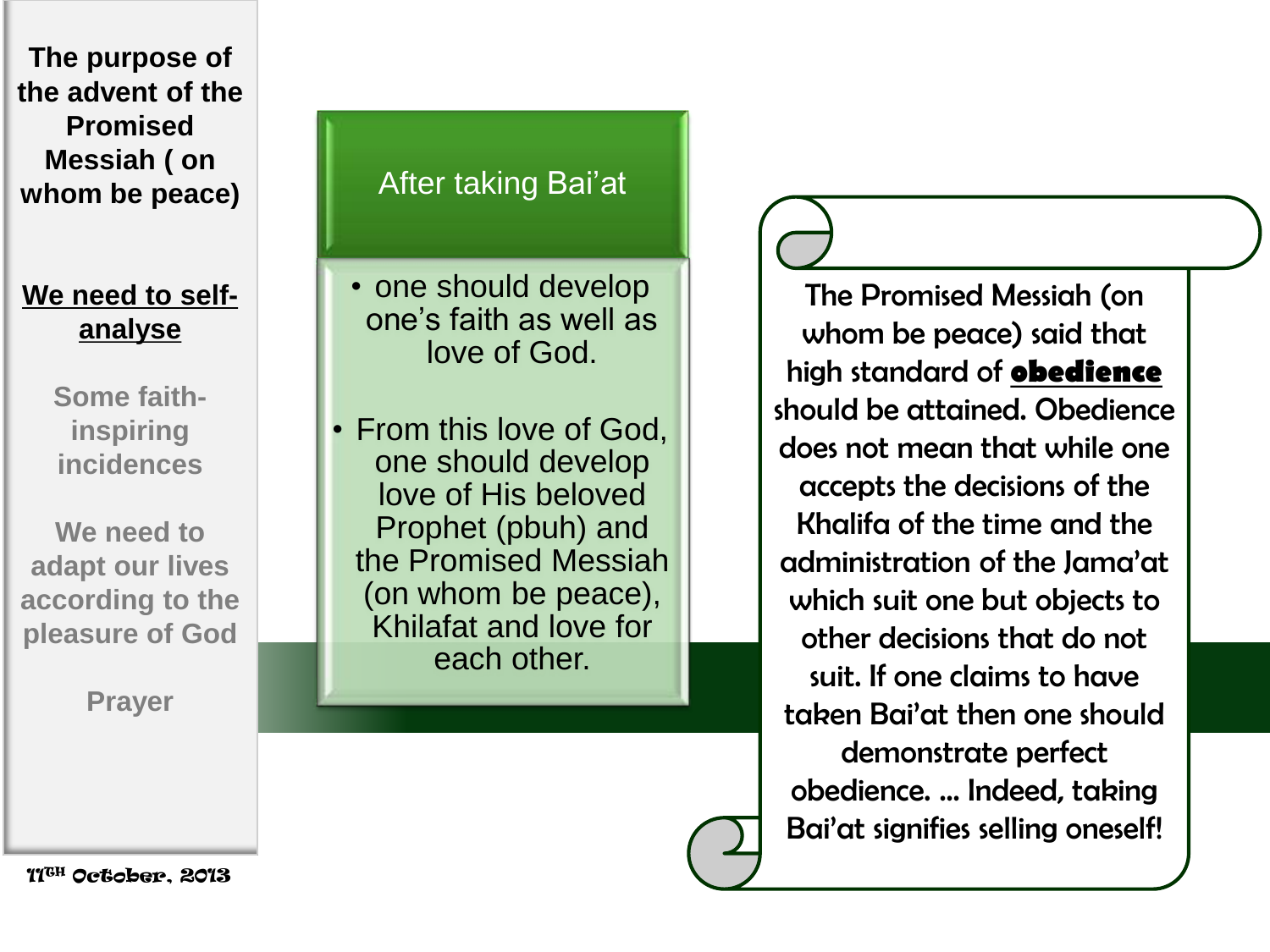# **We need to selfanalyse**

**Some faithinspiring incidences** 

**We need to adapt our lives according to the pleasure of God**

**Prayer**

The Promised Messiah (on whom be peace) once advised a friend that change is essential after taking Bai'at and if no change is inculcated then the act is tantamount to deriding Bai'at. In fact only that person takes Bai'at whose previous life goes through a death and who starts a new life after taking Bai'at.

The Promised Messiah (on whom be peace) said: 'The reality of Bai'at should be fully understood ... And the reality of Bai'at is that the one who takes Bai'at instils sincere change and fear of God and having recognised the real objective, demonstrates a pure example. Failing this, there is no benefit in taking Bai'at. On the contrary, such a Bai'at would be a greater source of chastisement, because to knowingly disobey after making a covenant is extremely hazardous.'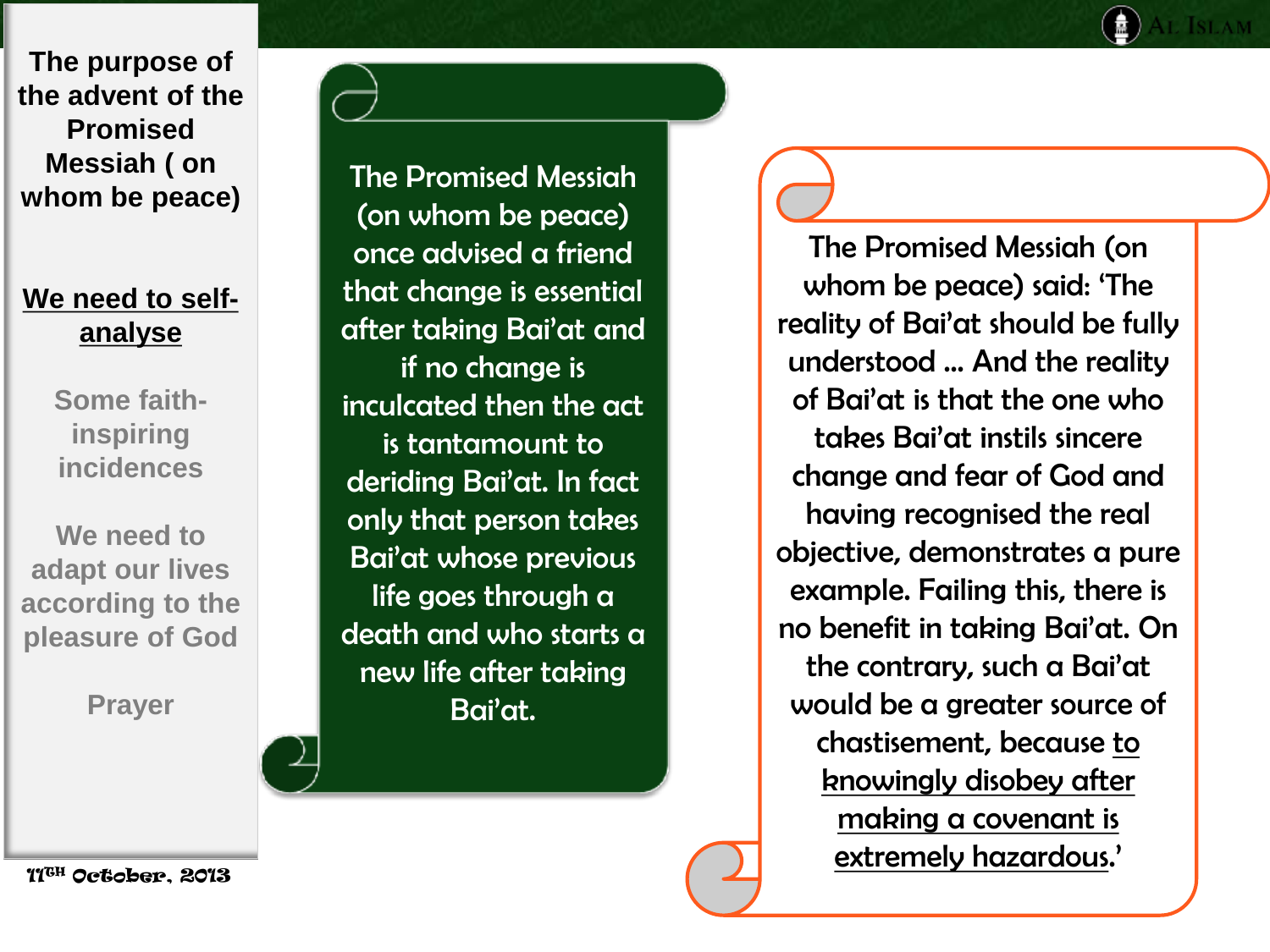## **We need to selfanalyse**

**Some faithinspiring incidences** 

**We need to adapt our lives according to the pleasure of God**

**Prayer**

11TH October, 2013

The Promised Messiah (on whom be peace) also said: 'Taking Bai'at signifies being aware of the reality of Bai'at.

Someone takes Bai'at in person by placing hand over hand but does not understand its real objective or does not care. His Bai'at is useless and it has no significance in God's sight.

Another person sitting thousands of miles away takes Bai'at with sincerity of heart and after accepting the reality and objectives of Bai'at, he implements what he has declared, and reforms his practices.

This person is a thousand times better than the one who took Bai'at directly but did not implement it.'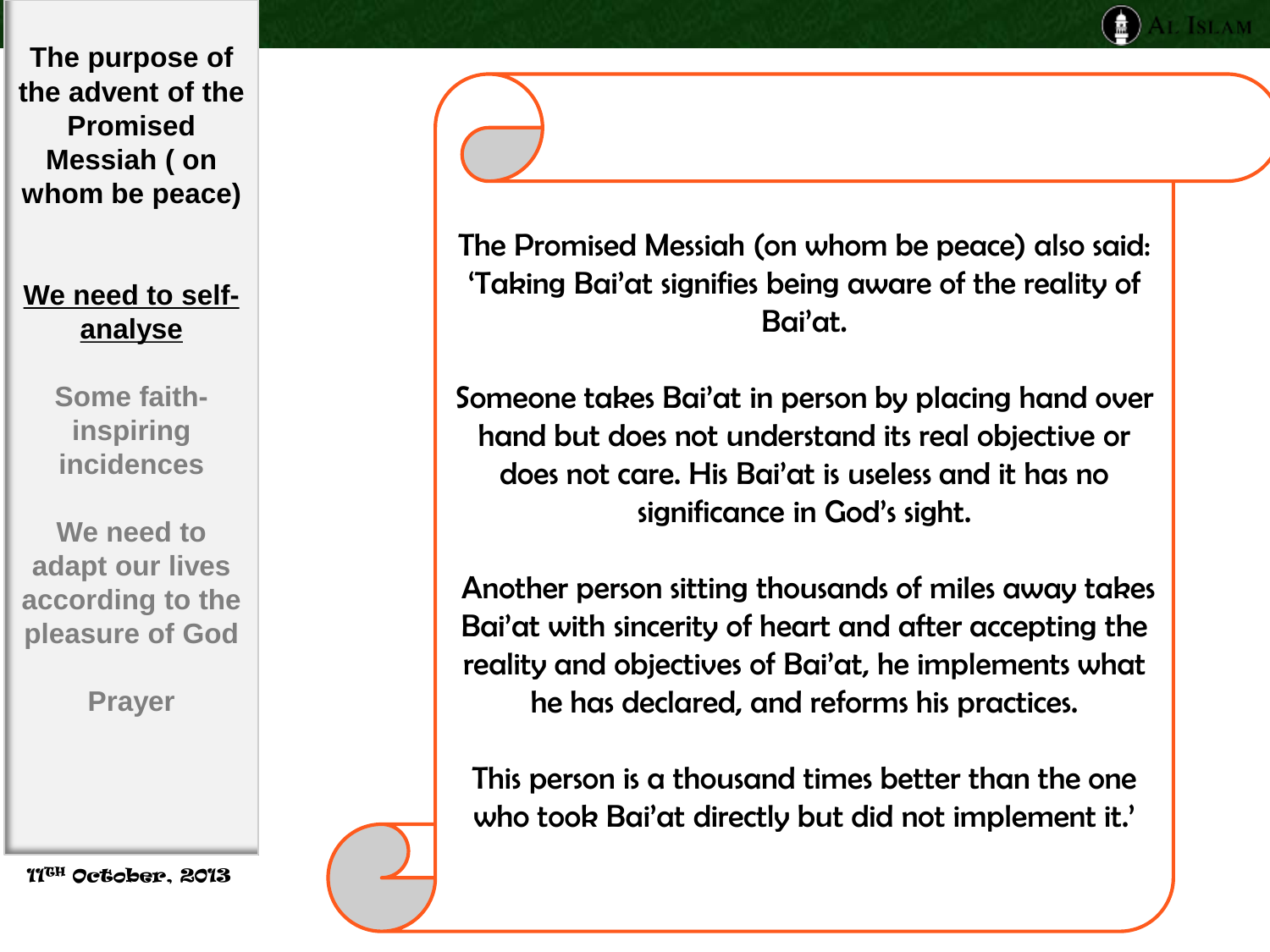**We need to selfanalyse** 

> **Some faithinspiring incidences**

**We need to adapt our lives according to the pleasure of God**

**Prayer**

11TH October, 2013

One of the conditions of Bai'at is to enter into a bond of devotion with the Promised Messiah (on whom be peace) which is over and above all other worldly bonds.

Huzoor gave faith inspiring examples of dedication of new Ahmadis from Soviet block, when they visited Qadian.

To attend Singapore Jalsa, many poor Ahmadis sold their properties to raise travel funds. Their requests for prayers were for their children to stay firm on faith. Their love of Khilafat is intense and it is merely for the sake of Allah.

Some new Ahmadis gave up their jobs after a long period of unemployment, so that they did not miss out on the blessings of Jalsa Salana

Some new Ahmadis were miraculously helped by God and granted unexpected income so that they can attend Jalsa

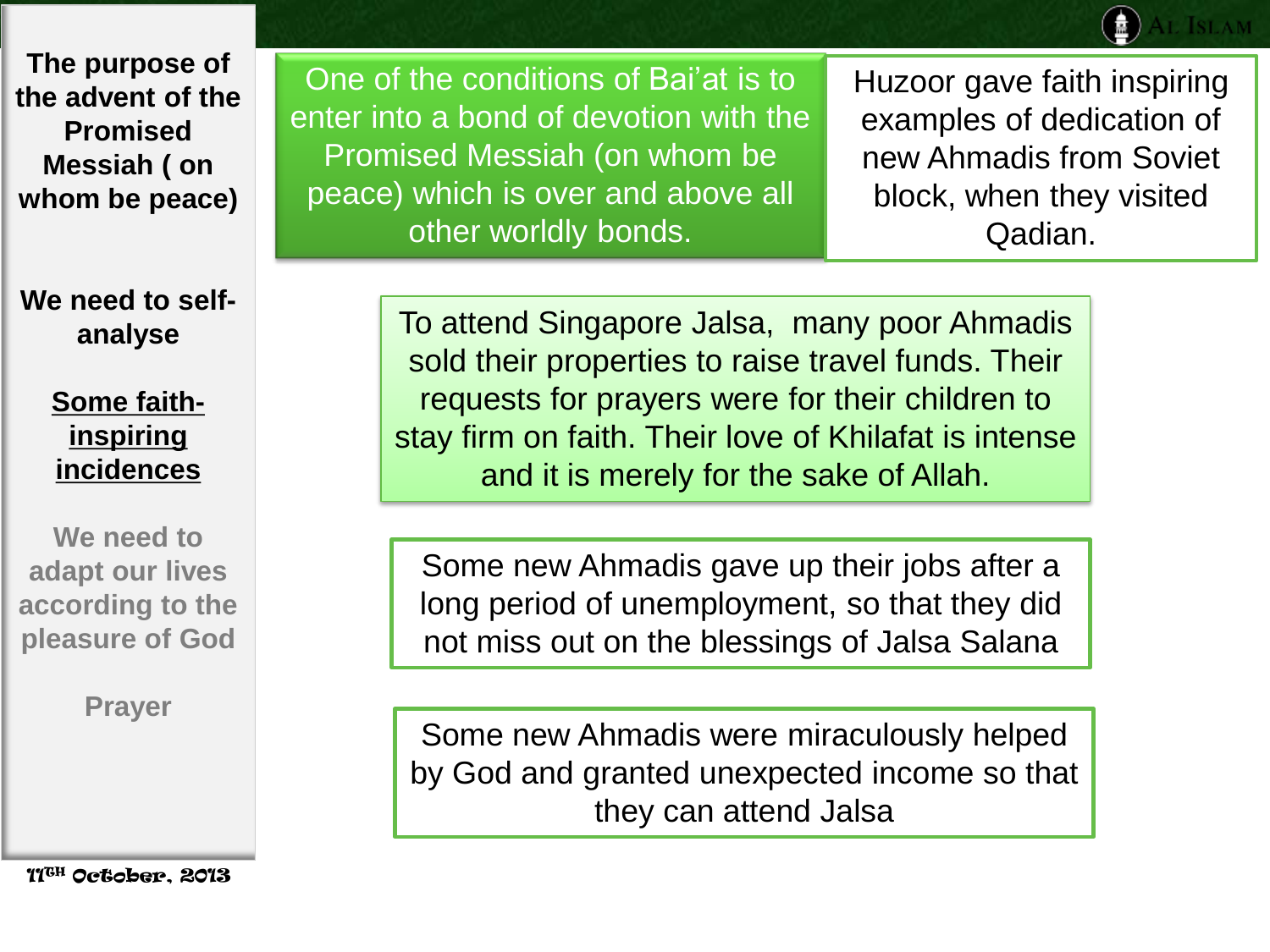**We need to selfanalyse** 

> **Some faithinspiring incidences**

**We need to adapt our lives according to the pleasure of God**

**Prayer**

Huzoor ( aba ) related a faith-inspiring incidence of a young woman from Switzerland, who had to give up her job because her employers pressurised her to join in mixed swimming sessions as a part of her training. Allah the Exalted helped the young woman and she still managed to complete her course.

- Hazrat Khalifatul Masih said: 'Therein is a lesson for our young women/girls that God's blessings come your way if faith is given precedence over worldly matters.
	- It is not essential to adopt everything of here [the West].
	- Adopt their good points but avoid their not so good points.

•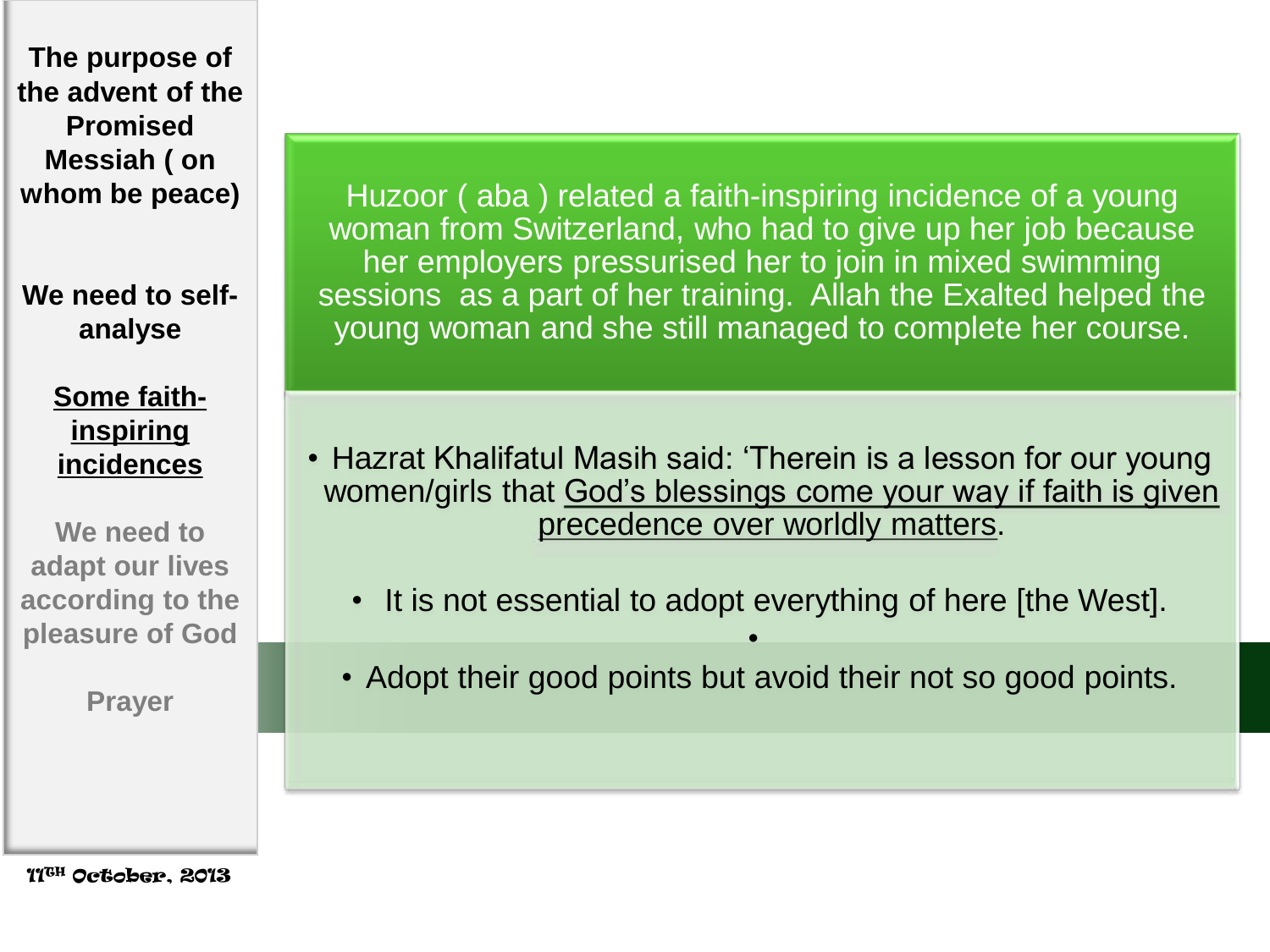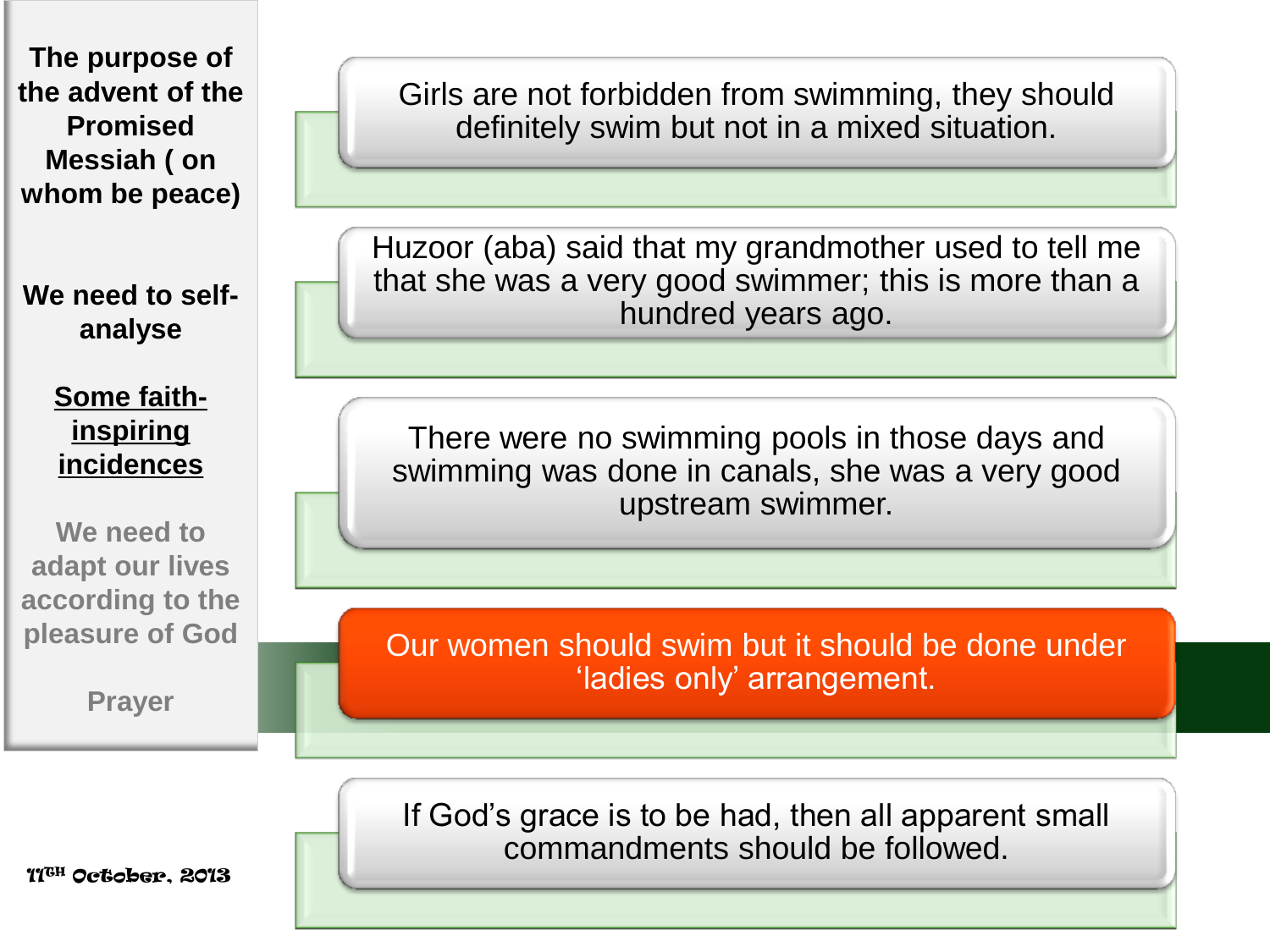Hazrat Khalifatul Masih gave the example of an Spanish Muslim who has stopped shaking hands with men after taking Bai'at. No Ahmadi girl/young woman should have any complex of any sort that they cannot greet men. When handshake with men is not allowed then this commandment should be followed. Similarly men should try and not do handshakes with women. **The purpose of the advent of the Promised Messiah ( on whom be peace) We need to selfanalyse Some faithinspiring incidences We need to adapt our lives according to the pleasure of God Prayer**